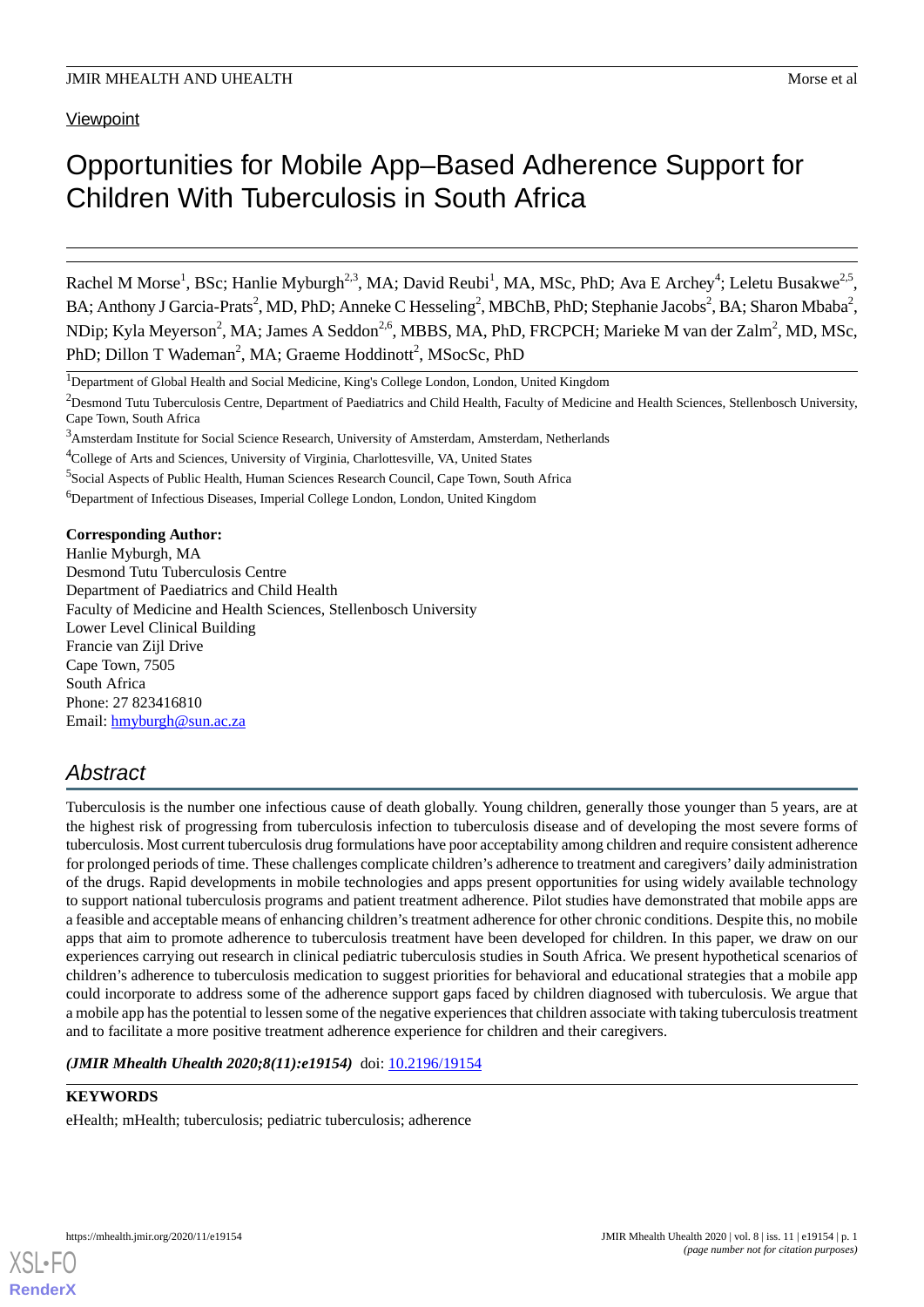# *Introduction*

Tuberculosis (TB) is the number one infectious cause of death globally [\[1](#page-6-0)]. Implementation of effective TB control programs continues to place enormous pressure on the health systems of high TB-burden countries [[1\]](#page-6-0). The World Health Organization's (WHO) Global TB Program identifies digital health technologies as key to supporting its new End TB Strategy [\[2](#page-6-1)]. An essential component of this strategy includes using mobile technologies and apps in particular to improve adherence to TB treatment [[2\]](#page-6-1). Reviews show that the development and implementation of mobile health technologies to support health outcomes are overwhelmingly concentrated in high-income countries and focused on diseases of concern in those settings [[3-](#page-6-2)[5](#page-6-3)]. The development and implementation of mobile health technologies in low- and middle-income countries (LMICs), where the burden of communicable diseases, such as TB, is markedly high and treatment is strenuous, has received comparatively less attention. In the last decade, rapid developments in mobile technologies and apps, extended mobile network coverage, and increasing possibilities for integrating mobile health into existing eHealth platforms present opportunities for using widely available technology to support TB programs and adherence in resource-constrained and high-burden areas [[2\]](#page-6-1).

In South Africa, TB is the leading cause of death, mainly due to the overlapping HIV and TB epidemics [[1,](#page-6-0)[6](#page-6-4)]. South Africa also has the world's second highest estimated TB incidence rate, at 520 per 100,000 people [[1\]](#page-6-0). In endemic areas, such as South Africa, young children (especially younger than 5 years) are at the highest risk to progress from TB infection to TB disease and to develop the most severe forms of TB, such as TB meningitis [[7,](#page-6-5)[8](#page-6-6)]. In 2018, children accounted for 7% of newly recorded TB cases in South Africa [[1\]](#page-6-0). Despite their heightened risk, children's paucibacillary TB disease leads to them having much better treatment outcomes than their adult counterparts once treatment is started [[7](#page-6-5)]. Children's timely diagnosis and rapid initiation onto TB treatment are critical, as undiagnosed cases or undertreatment could have long-term health consequences or lead to death.

Drug-susceptible (DS) and drug-resistant (DR) TB treatment formulations have had very poor acceptability among children [[9\]](#page-6-7). The drugs are multiple, unpalatable, and often cause significant side effects, such as nausea, liver toxicity, insomnia [[1](#page-6-0)[,7](#page-6-5)], neurosensory alterations, neuromuscular weakness, and psychological and behavioral disturbances such as anger, aggression, withdrawal, hyperactivity, and depressive symptoms [[10](#page-6-8)[,11](#page-6-9)]. TB treatment is also lengthy and requires consistent adherence for at least six months for DS-TB and, in the case of DR-TB, adherence to different drug regimens for a longer period of time [[1](#page-6-0)[,8\]](#page-6-6). Child-friendly TB preventive therapy and treatment formulations that simplify and improve TB treatment

for children are either only recently available or are still being evaluated in clinical trials [[8,](#page-6-6)[9](#page-6-7),[12\]](#page-6-10). The challenges presented above complicate children's adherence to treatment and caregivers' daily administration of the drugs [[8\]](#page-6-6).

Various small-scale and pilot studies in high-income settings have demonstrated that mobile apps are a feasible and acceptable means of enhancing children's and young people's treatment adherence for chronic conditions, such as sickle cell disease (SCD), migraines, asthma, and HIV [[13](#page-6-11)[-18](#page-7-0)]. There is limited high-quality evidence on the impact of mobile apps on health outcomes when implemented at scale or on how different mobile app components affect health and treatment outcomes [[3-](#page-6-2)[5\]](#page-6-3). Despite this, many of the small-scale studies published thus far provide promising evidence supporting the potential of mobile apps to positively impact adherence and treatment outcomes among children and young people [\[3](#page-6-2)-[5,](#page-6-3)[13](#page-6-11),[15,](#page-6-12)[16](#page-7-1),[19\]](#page-7-2). These studies also serve as a foundation for further research and implementation efforts in this field and demonstrate the potential for developing and implementing mobile apps in LMICs that support children's and caregivers' burdensome TB treatment journeys. To date, no mobile apps that aim to improve the experience of TB and TB treatment in high- or low-income countries have been developed for children; mobile health interventions for supporting TB programs have largely focused on adult patients, using SMS-based text message platforms to promote TB treatment adherence, clinic attendance, and monitoring [[20](#page-7-3)[-22](#page-7-4)].

In this paper, we reflect on our joint experience conducting research in ongoing pediatric TB studies at the Desmond Tutu TB Centre, Stellenbosch University, South Africa, to highlight the potential for developing mobile app–based technologies to support TB treatment adherence in children. First, we provide an overview of technologies that have been used to support children's and young people's treatment and adherence experiences in other disease contexts. Second, we present hypothetical scenarios informed by our experiences to illustrate the adherence support gaps for children with TB. Third, we imagine how a mobile app could address some of the adherence support gaps faced by children affected by TB.

# *Overview of Adherence Technologies for Children*

[Table 1](#page-2-0) provides examples of studies that use mobile technology to improve children's and young people's treatment adherence, including for SCD, asthma, migraine, attention-deficit/hyperactivity disorder, and HIV. These pilot studies provide preliminary evidence that shows the potential of mobile apps to support adherence in children and young people.

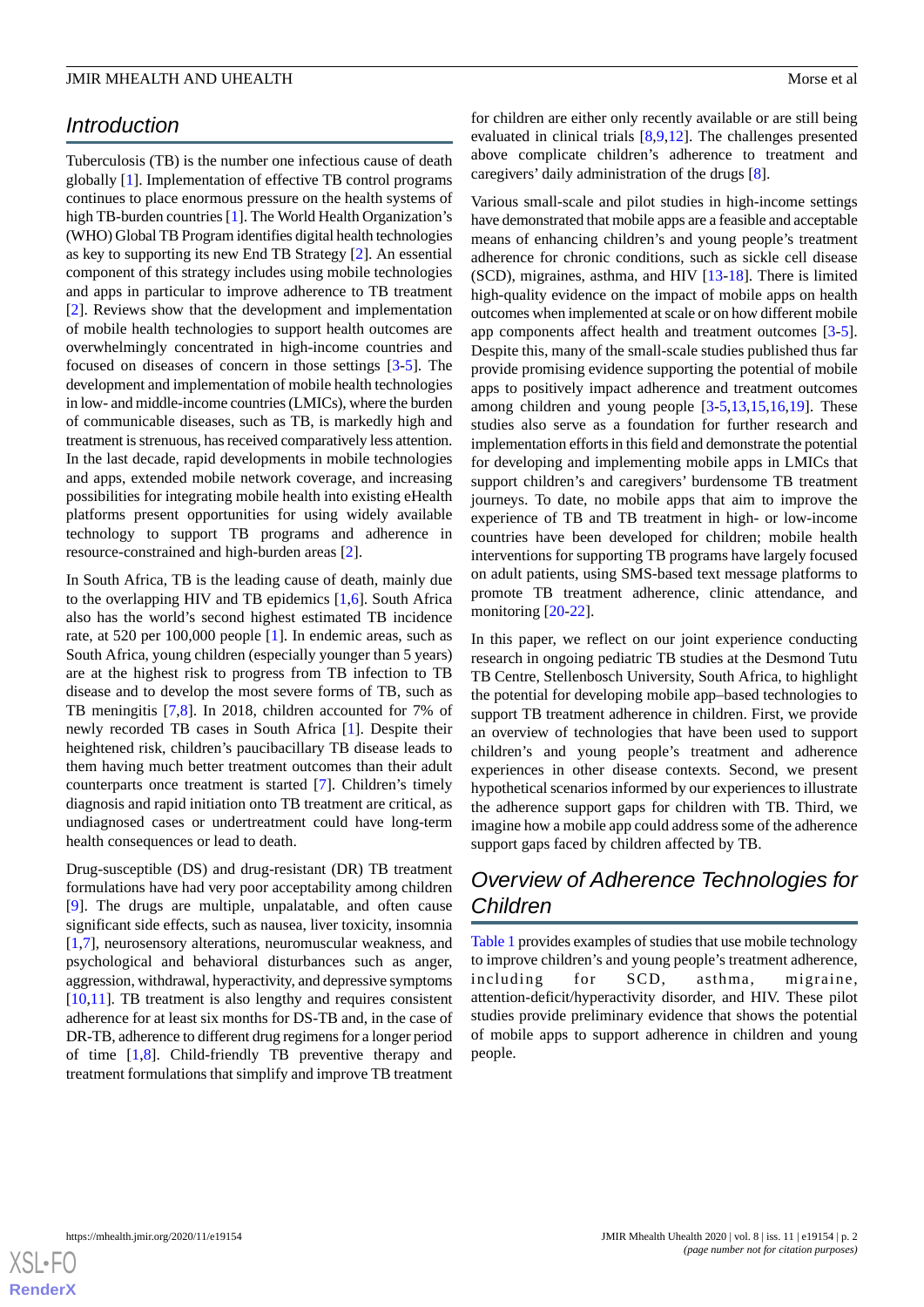## **JMIR MHEALTH AND UHEALTH** Morse et al.

<span id="page-2-0"></span>**Table 1.** Examples of studies that used mobile technology to improve children's and young people's treatment adherence.

| Study                                    | Study summary                                                                                                                                                                                                                    | Intervention features                                                                                                     |
|------------------------------------------|----------------------------------------------------------------------------------------------------------------------------------------------------------------------------------------------------------------------------------|---------------------------------------------------------------------------------------------------------------------------|
| Creary et al (2019)<br>$[13]$            | - Single-arm intervention study with pediatric patients $\leq$ 19 years (median                                                                                                                                                  | - Self-recorded videos of taking the medication<br>- Monetary incentives with successful adherence (US<br>\$30 gift card) |
|                                          | age 10 years)<br>- Condition: SCD <sup>a</sup>                                                                                                                                                                                   |                                                                                                                           |
|                                          | - Country: United States                                                                                                                                                                                                         | - Text message reminders                                                                                                  |
|                                          | - Intervention: effect of mobile phone–based intervention on adherence                                                                                                                                                           | - Personalized feedback on adherence from research                                                                        |
|                                          | to SCD treatment                                                                                                                                                                                                                 | staff                                                                                                                     |
|                                          | - Outcomes: increased adherence among participants engaged with the<br>intervention over a 6-month period compared with participants' baseline<br>adherence                                                                      |                                                                                                                           |
| Ramsey et al<br>$(2018)$ [14]            | - AB design pilot study with patients aged 13 to 21 years                                                                                                                                                                        | - Reminder notifications and phone calls                                                                                  |
|                                          | - Condition: migraine                                                                                                                                                                                                            | - Incorporation of the health belief model                                                                                |
|                                          | - Country: United States                                                                                                                                                                                                         | - Medication adherence tracking                                                                                           |
|                                          | - Intervention: evaluation of the use of a mobile app to increase adherence<br>to migraine medication                                                                                                                            |                                                                                                                           |
|                                          | - Outcomes: similarly high rates of adherence among participants using<br>the intervention and participants using smart pill bottles over an 8-week<br>period. Participants rated the intervention as acceptable and easy to use |                                                                                                                           |
| Kosse et al $(2019)$<br>$[15]$           | - Randomized controlled trial with patients aged 12 to 18 years                                                                                                                                                                  | - Symptom monitoring                                                                                                      |
|                                          | - Condition: asthma                                                                                                                                                                                                              | - Education (short movie clips)                                                                                           |
|                                          | - Country: Netherlands                                                                                                                                                                                                           | - Medication reminders                                                                                                    |
|                                          | - Intervention: measuring the impact of a mobile app on participants'                                                                                                                                                            | - Chat feature with pharmacists                                                                                           |
|                                          | adherence to asthma treatment                                                                                                                                                                                                    | - Chat feature with peers                                                                                                 |
|                                          | - Outcomes: increased 6-month adherence rates among participants who<br>used the app and measured low-adherence rates at baseline. Decreased<br>6-month adherence rates measured among participants in the control<br>group      |                                                                                                                           |
| Weisman et al                            | - Randomized controlled trial with children aged 6 to 16 years                                                                                                                                                                   | - Symptom monitoring                                                                                                      |
| $(2018)$ [17]                            | - Condition: ADHD <sup>b</sup>                                                                                                                                                                                                   | - Reminder notifications                                                                                                  |
|                                          | - Country: Israel                                                                                                                                                                                                                | - Education on ADHD and its treatment (video clips,<br>articles, and links to additional reading materials)               |
|                                          | - Intervention: assessing the use of a mobile app to increase ADHD<br>medication adherence                                                                                                                                       |                                                                                                                           |
|                                          | - Outcomes: increased adherence rates among participants who were<br>using the app over 8 weeks compared with adherence rates in the control<br>group                                                                            |                                                                                                                           |
| Curtis et al (2019)<br>$\left[23\right]$ | - Study conducted with 12- to 18-year-olds                                                                                                                                                                                       | - Avatar                                                                                                                  |
|                                          | - Condition: SCD                                                                                                                                                                                                                 | - Rewards system (points earned through interaction                                                                       |
|                                          | - Country: multiple, including Lebanon and Nigeria                                                                                                                                                                               | with app's features)                                                                                                      |
|                                          | - Intervention: development of an evidence-based mobile app supporting<br>SCD medication adherence                                                                                                                               | - Education on SCD                                                                                                        |
|                                          |                                                                                                                                                                                                                                  | - Quiz (focused on education about SCD)                                                                                   |
|                                          | - Outcomes: evaluation of the app is underway                                                                                                                                                                                    | - Symptom tracking                                                                                                        |
|                                          |                                                                                                                                                                                                                                  | - Medication and appointment reminders                                                                                    |
|                                          |                                                                                                                                                                                                                                  | - Emergency information for health professionals un-<br>familiar with SCD                                                 |
| Hightow-Weidman<br>et al $(2018)$ [18]   | - Study conducted with 19- to 24-year-olds                                                                                                                                                                                       | - Medication tracking                                                                                                     |
|                                          | - Condition: HIV                                                                                                                                                                                                                 | - Reward system (points and monetary incentive earned                                                                     |
|                                          | - Country: United States                                                                                                                                                                                                         | through interaction with the app's features)                                                                              |
|                                          | - Intervention: pilot of a mobile app supporting HIV medication adherence                                                                                                                                                        | - Social networking (social wall discussion questions)                                                                    |
|                                          | - Outcomes: high acceptability and feasibility, as measured in participant<br>ratings after 28 days of app use. A clinical trial evaluating adherence                                                                            | - Gamification through quests and story-based frame-<br>work                                                              |
|                                          | with the app is underway                                                                                                                                                                                                         | - Incorporation of social cognitive theory                                                                                |

a SCD: sickle cell disease.

**[RenderX](http://www.renderx.com/)**

<sup>b</sup>ADHD: attention-deficit/hyperactivity disorder.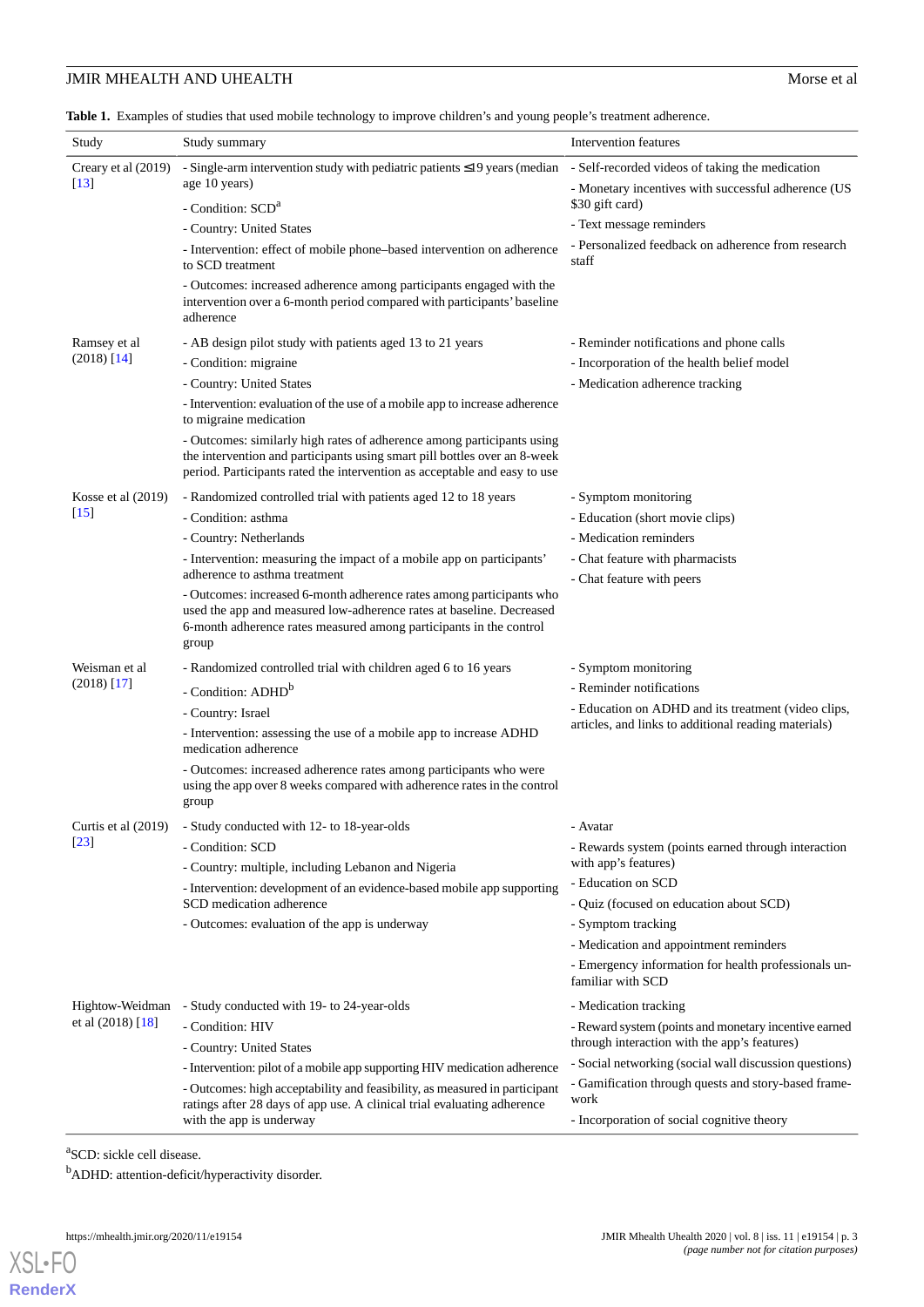However, few technologies and mobile apps target children's treatment adherence specifically; for TB, no such technologies exist. Common app features shared across the studies included in [Table 1](#page-2-0) incorporated behavioral and educational strategies to improve adherence through features such as reminder notifications, adherence logging, cash or other adherence rewards, and educational features [[13-](#page-6-11)[15](#page-6-12),[17,](#page-7-5)[18](#page-7-0),[23\]](#page-7-6). While evidence of the impact of these app components on adherence is limited to small sample sizes, the studies that have completed evaluations show increased or high rates of adherence in their study populations [[13](#page-6-11)[-16](#page-7-1),[19\]](#page-7-2), and an even greater number of apps have shown high acceptability and feasibility among users from various age categories [[13-](#page-6-11)[18\]](#page-7-0). For example, one of the pilot studies, MyMate&Me, is a mobile app aiming to support SCD medication adherence among children and adolescents aged 12 to 18 years [[23\]](#page-7-6). With MyMate&Me, users earn points by participating in app features, including (1) "Tip of the Day," where users learn important information about coping with SCD, (2) "Daily Quiz," where users learn about SCD by answering quiz questions and earning points for correct answers, (3) "Mood Tracker," where users earn points by logging their daily mood, and (4) "Medication and Appointment Reminders," where users are reminded to take their medication, attend appointments, and earn points for confirming their adherence and attendance. MyMate&Me also features an avatar to accompany the user throughout the app. The user can spend their earned points on clothes and accessories for their avatar, thereby providing incentive for using the app's various functionalities and managing their condition. Another study, also on SCD, incorporated video directly observed therapy for adherence monitoring, daily reminders via SMS text messages, email, or telephone if adherence was not observed, and a US \$30 gift card incentive if users maintained at least 90% adherence over 30 days [\[13](#page-6-11)].

The behavioral strategies used in these mobile apps aimed to facilitate a favorable adherence environment and thus change patient behavior, while the educational strategies aimed to provide patients with information so that they could make informed choices about adhering to treatment [[24\]](#page-7-7). These strategies are informed by underlying theories of human behavior, such as the health belief model [[25\]](#page-7-8), the theory of reasoned action or planned behavior [[26\]](#page-7-9), and operant conditioning [\[27](#page-7-10)]. The basic logic of these theories is that people are more likely to repeat behaviors (in this instance adherence) that (1) are associated with reward, not punishment, (2) conform to their perceptions of descriptive and injunctive norms, and (3) are within their perceived self-control. Robust evidence supporting the use of mobile apps and mobile app features that use behavioral strategies is limited [\[3-](#page-6-2)[5\]](#page-6-3); however, their foundational principles have been evaluated extensively in relation to a large variety of health behaviors in many settings across the world [\[27](#page-7-10),[28\]](#page-7-11) and have been shown to be supportive of adherence [[24\]](#page-7-7). In 2014, the WHO advocated for such behavioral and educational strategies to be incorporated into apps to improve TB treatment adherence [\[7](#page-6-5)].

# *What Are the Current Adherence Support Gaps for Children With Tuberculosis?*

Many mobile apps that support children's and young people's adherence to treatment for other conditions serve as treatment reminders or sources of information for patients [[13](#page-6-11)[-15](#page-6-12),[17](#page-7-5)[,18](#page-7-0),[23\]](#page-7-6). Drug palatability, tolerability, and acceptability, which pose serious threats to adherence, are typically not considered for intervention with mobile apps. In [Textbox 1](#page-4-0), we draw on our experiences carrying out research in pediatric TB studies at the Desmond Tutu TB Centre to consider children's and caregivers' experiences with TB treatment that illustrate specific adherence support gaps and needs. The scenarios reflect typical interactions with patients and caregivers that are observed daily in TB service delivery contexts. They show that caregivers and children are generally motivated and knowledgeable about TB treatment but that the unpalatability, number, and side effects of the drugs affect their acceptability and provide serious challenges for caregivers and children at each ingestion event. We argue that an important user need is making the drug ingestion and administration experience more acceptable. For children especially, the current TB treatment experience is negative, and they are "punished" by the negative associations and poor palatability at each ingestion event. Alongside advocating for improved, child-friendly, palatable formulations, a mobile app that can mitigate the punishment associated with treatment and provide tangible rewards closely associated with each adherence event is a priority and could serve as a supporting component for improving the TB treatment experience for children and their caregivers. The app could also, for example, provide users with tutorial videos for pairing TB treatment with foods to improve palatability without compromising dosing accuracy [[29\]](#page-7-12).

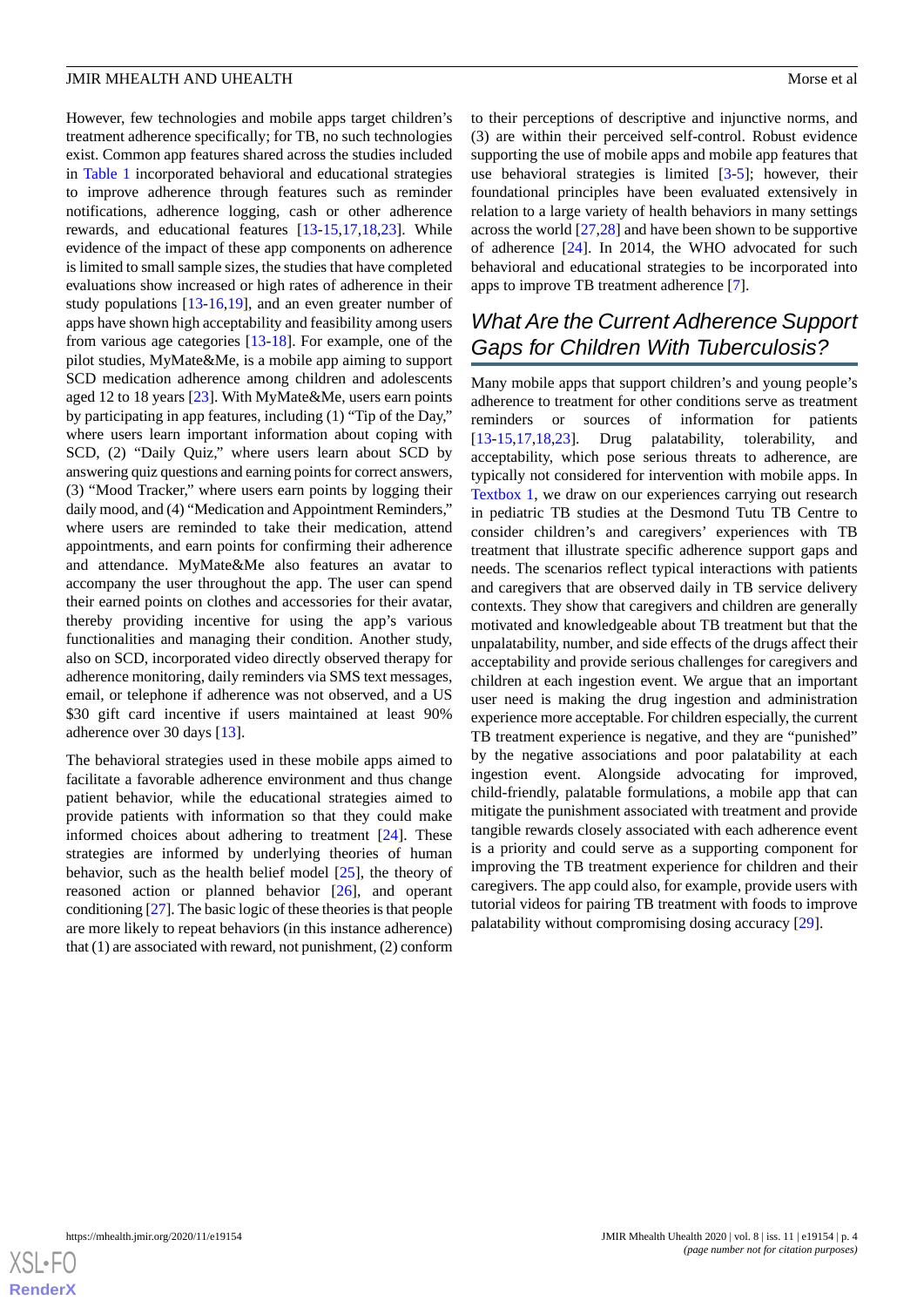<span id="page-4-0"></span>Textbox 1. Scenarios reflecting specific adherence support gaps and needs.

#### **Scenario 1**

Bernice is the mother of 2-year-old Lindiwe and takes her role in administering Lindiwe's tuberculosis (TB) treatment very seriously. Every day when it is time to administer Lindiwe's treatment, Bernice endures frightful temper tantrums due to the drugs' poor taste. Bernice finds that the daily frustration and struggle of ensuring Lindiwe ingests her medication is mentally wearing, and she has had to be increasingly resourceful to plan for and strategize ways of getting Lindiwe to take her treatment, including begging, bribing, forcing, cheering, and more. In this scenario, the adherence gap is Bernice's struggle to be resourceful and find new ways to administer the TB medication due to the medication's poor acceptability.

#### **Scenario 2**

Angela's 7-year-old son, Henry, often experiences significant nausea when he takes his TB treatment. On occasion, the treatment causes him to vomit. The process of giving Henry his TB medication has become a daily battle for Angela and often involves her forcing the medication into him. This arrangement is beginning to negatively affect their relationship. The adherence support gap in this scenario is the negative effect of the TB medication's poor palatability and acceptability on Angela's relationship with Henry.

#### **Scenario 3**

Despite being only 5 years old, Alice understands that taking TB medication is an important daily task. When it is time for her mother, Gill, to take her own TB medication, Alice reminds her by saying "pills, Mommy, pills." However, understanding the importance of TB treatment does not help Alice's adherence; she puts up a great fight each time she has to take her own treatment. In this scenario, the adherence support gap is that Alice's understanding of the importance of TB treatment is not enough to overcome the poor acceptability of the treatment.

# *How Could Technology Address These Gaps?*

<span id="page-4-1"></span>In order to address the current treatment support gaps for children with TB in South Africa, we conceptualize a mobile app that incorporates behavioral and educational strategies to

include an avatar, a rewards scheme, reminder notifications, adherence tracking, social support for children and caregivers, and information on TB, TB treatment, and TB treatment adherence, with the overall aim of reducing the negative emotions associated with TB treatment for children. The connections between treatment support gaps, strategies, and app features are presented in [Table 2](#page-4-1).

**Table 2.** Summary of adherence gaps and their hypothetical corresponding mobile app features.

| Adherence gap                                                                                    | App features: educational                                                             | App features: behavioral                                                                                                                                                                                                                                        |
|--------------------------------------------------------------------------------------------------|---------------------------------------------------------------------------------------|-----------------------------------------------------------------------------------------------------------------------------------------------------------------------------------------------------------------------------------------------------------------|
| Poor acceptability and palatability<br>of TB <sup>a</sup> treatment for children                 | Information about the rewards of<br>adherence and the consequences of<br>nonadherence | - An avatar to reduce children's negative emotions toward treatment and<br>demonstrate the consequences of adherence<br>- Rewards scheme to reduce children's negative emotions toward treatment<br>- Social support for children from peers                    |
| Caregivers' challenges finding<br>strategies to administer TB treat-<br>ment                     | Access to advice and information<br>from health professionals                         | - Reminder notifications and medication tracking associated with behavior-<br>changing rewards<br>- Social support and advice from other caregivers                                                                                                             |
| Negative effect of the strain of TB<br>treatment on the child-caregiver re-<br>lationship        | Access to advice and information<br>from health professionals                         | - Rewards scheme to reduce children's negative emotions toward treatment<br>- Social support and advice for caregivers from other caregivers<br>- Social support for children from peers<br>- An avatar to reduce children's negative emotions toward treatment |
| Poor acceptability of TB treatment<br>outweighing the importance of TB<br>treatment for children | Information about the rewards of<br>adherence and the consequences of<br>nonadherence | - An avatar to reduce children's negative emotions toward treatment and<br>demonstrate the rewards of adherence<br>- Rewards scheme to reduce children's negative emotions toward treatment<br>- Social support for children from peers                         |

#### <sup>a</sup>TB: tuberculosis.

We propose that the child creates an avatar to represent themselves within the app. The avatar is given opportunities to thrive (eg, growing noticeably stronger or getting better outfits or gear) by completing tasks so that patients are rewarded for active engagement in their care rather than punished for noncompliance, as is the current norm. The avatar serves as an externalization of the child's experiences with treatment. If the child cares for their avatar, then the avatar will grow increasingly sophisticated; achieving this is a reward in itself for the child. For example, in such an app, users may complete missions in order to gain diamonds—the currency of the app—that can be

[XSL](http://www.w3.org/Style/XSL)•FO **[RenderX](http://www.renderx.com/)**

used to purchase clothes and accessories for the avatar in the app's store. Completing missions also leads to levelling up each time the user acquires the required number of diamonds. Each mission might include linked goals, such as following the treatment plan for 3 consecutive days, reading about TB, and joining an online forum discussion. As a user completes missions, earns diamonds, and levels up, their avatar becomes stronger. "Adherence streaks" unlock bonus rewards and items in the app's store: the longer the adherence streak, the greater the reward. Rewards can be scaled over time so that the user has increasingly higher targets to achieve. As a further incentive,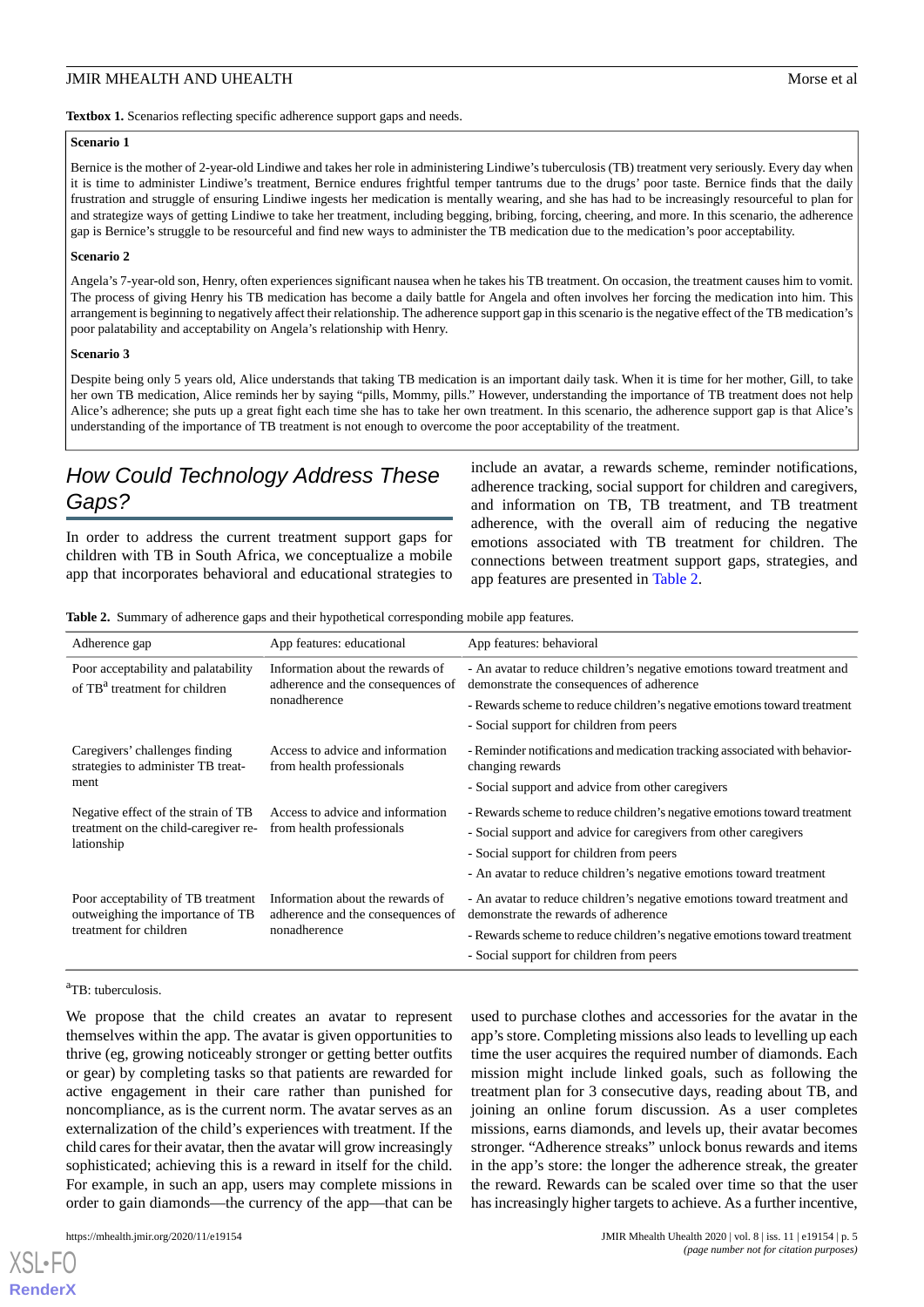such an app could partner with businesses to offer small tangible rewards, such as mobile data or discounts at selected stores. The app, by encouraging the child's active participation in their treatment adherence, assigns positive consequences to taking their medication (eg, diamonds, a visibly stronger avatar, and more accessories) and permits the child to gain control and autonomy over the treatment experience. It also ties rewards to adherence despite the unpalatability of the drugs and negative side effects. Interventions that use rewards to promote medication adherence have been shown to be significantly more efficacious than interventions that do not use rewards [\[30](#page-7-13)]. The aforementioned features of the app's design also have the potential to lower the risk of user fatigue. In an app supporting TB treatment adherence, the risk of user fatigue is mitigated, as the need for using the app naturally ends upon treatment completion, at which point the user's avatar could enter a hall of fame.

Building on a fundamental link between the avatar's wellness and the child's adherence behaviors, a mobile app could then incorporate a range of other features to support children and caregivers in adhering to treatment. For instance, the app could be an important source of information on TB. It could include medication reminders, alerts for upcoming clinic visits, and details of what to expect at the visit. Daily adherence logging would allow users to track their adherence over time, view weekly and monthly adherence, and progress toward completing their treatment course. An in-app community space would allow caregivers to interact with other caregivers. Caregiver participation in the community would earn their child diamonds, making knowledge seeking collaborative and providing caregivers with a new adherence resource and a free, positive reward to help mitigate the negative effects of forced administration on the child-caregiver relationship. In the online forum, caregivers and older children with appropriate supervision would be able to ask each other about their experiences with TB and treatment, creating an additional social support system.

Studies of TB knowledge in South Africa have suggested relatively good levels of understanding of prevention and cure among the population, but knowledge of TB cause and symptoms was suggested to be low [\[31](#page-7-14),[32\]](#page-7-15). A frequently asked questions (FAQs) section, designed by children and adolescents who have experienced TB disease and medical professionals who work with TB disease, could address knowledge gaps by including answers to common questions, such as "How can I protect my family and friends from getting TB?" "What kind of bodily changes can I expect while taking treatment?" "Can I go to school if I have TB?" and "What is the relationship between TB and HIV?" In the app's community space, users can also play games (racing, sports, treasure hunts, etc), either with each other or solo, to earn additional diamonds. The stronger their avatar (eg, the better their adherence), the more competitively they will perform in the games. The effectiveness of such games for increasing medication adherence among children has been shown [\[33](#page-7-16),[34\]](#page-7-17). For example, in a randomized controlled trial, a video game intervention was found to improve medication adherence and behavioral outcomes for young people aged 13 to 29 years with acute leukemia, lymphoma, or

 $XS$  $\cdot$ FC **[RenderX](http://www.renderx.com/)** soft-tissue sarcoma in the United States, Canada, and Australia [[33\]](#page-7-16).

In a high TB-burden, resource-limited setting like South Africa, such a mobile app that aims to facilitate children's adherence to TB treatment could improve the patient experience and also potentially buffer some of the shortcomings of the care provided in an overburdened health service. In particular, a mobile app could offer avenues of support to caregivers and children that are not immediately available in service encounters. It could also be a source of information on a range of topics related to the disease and its treatment, as in the FAQ section proposed. The immediate availability of such support and information has the potential to be empowering for patients.

# *Considerations for Implementation*

There are a number of practical considerations for developing and using mobile apps to support children's adherence in culturally diverse, developing health settings, such as South Africa. First, most households in low socioeconomic settings have limited access to phones and tablets that could support apps. Programs may consider providing patients with smartphones during treatment, with the possibility of taking ownership when treatment has been completed successfully. The resources required to deliver such an app (if effective in improving adherence) are limited to the supply of a suitable mobile device (about US \$40 per user) and some training on how to use the app. Studies suggest that the cost of providing smartphones to patients and supporting app-based adherence is more cost-effective for patients and health services than current adherence support models, which are often highly labor-intensive, requiring many hours of health workers' time [[35,](#page-7-18)[36\]](#page-7-19). The app would also require some tailoring to the age of the child to provide age-appropriate services and support, including features for older children and adolescents who may experience greater treatment autonomy. During the app's initial setup, a prompt to input age can align the app's functionality with the age of the child. To be acceptable amongst diverse users, the app must be attuned to the local context in which it will be implemented. As such, the app's avatar must offer an array of characteristics that users can select to reflect their social, cultural, racial, and gender identities and their personalities. These could be informed by participatory research through focus group discussions and key informant interviews with end users, community advisory boards, patient advocacy groups, and other stakeholders. The project team can then partner with an expert in app design, development, and programming. Last, the app should take into account the diversity of languages spoken in the local context and thereby allow children and caregivers to use the app in the language most suitable to them.

Given the paucity of robust evidence for using mobile apps to support adherence in children and adults, we suggest that future evaluations of mobile adherence apps to support children's adherence to TB treatment should include implementation science evaluations and randomized controlled trials. Further, such evaluations should measure both biomedical (eg, treatment success) and patient experience (eg, preferences and user satisfaction) outcomes.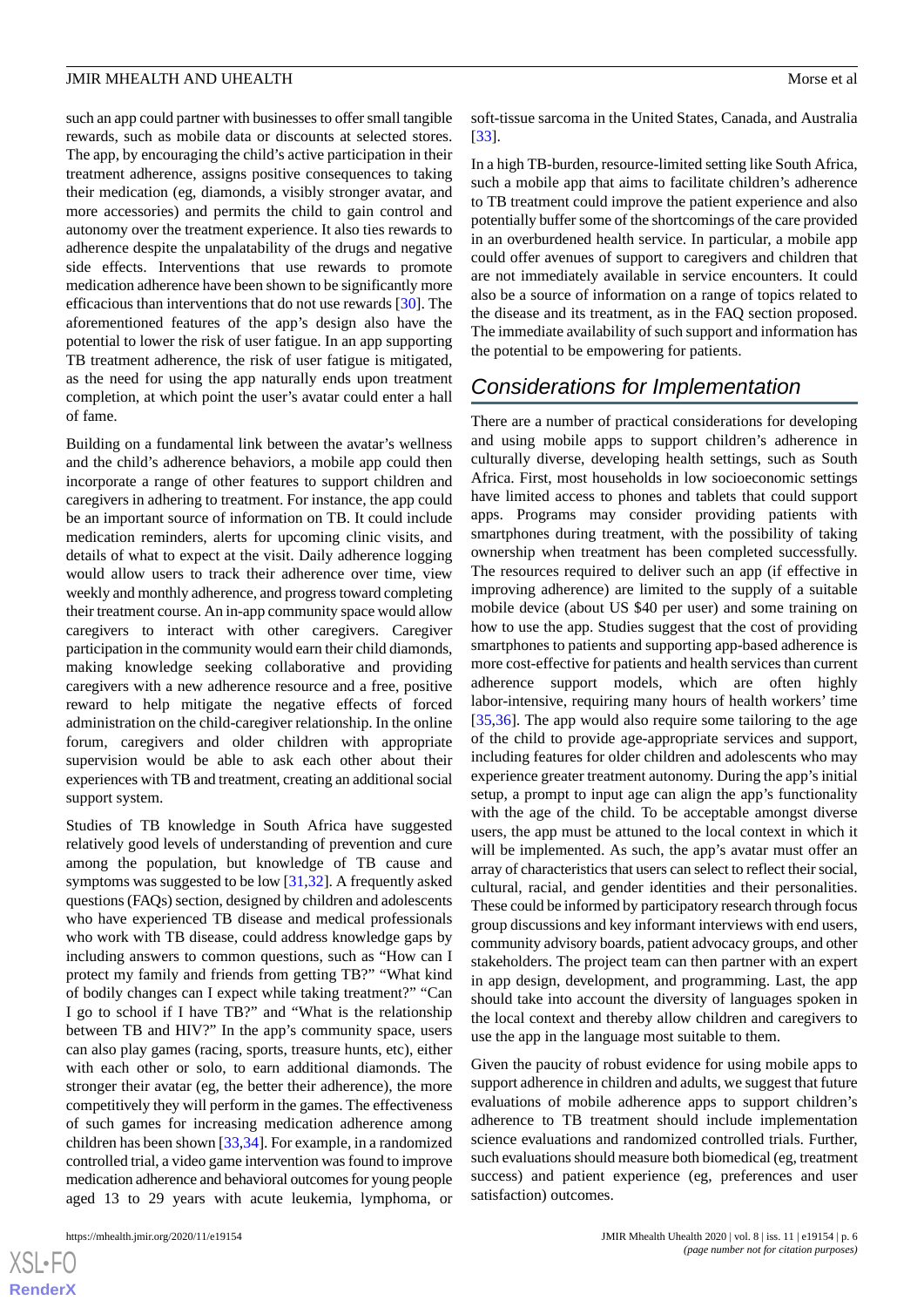### **JMIR MHEALTH AND UHEALTH** Morse et al.

# *Conclusion*

Digital health technology is a burgeoning resource for supporting health systems and patients in the prevention, treatment, and care of a wide array of diseases. While such technologies hold promise for supporting the adherence of children diagnosed with TB disease in LMICs, where the burden is highest, no such technologies have been developed to date. In this paper, we presented some hypothetical scenarios of the daily struggles of caregivers and children who are tasked with adhering to TB treatment for prolonged periods of time. While we do not suggest that a mobile app will resolve all problems related to children's adherence to treatment, such a technology could compensate for and lessen some of the negative experiences children associate with taking TB treatment and perhaps even act as a buffer for health system shortcomings. It remains the task of the research community to develop such technologies and bring them to scale in the health systems in which they will have the greatest impact.

# **Authors' Contributions**

RMM prepared a first draft of the manuscript, and all authors contributed substantially to the manuscript's conceptualization and subsequent revisions. We would like to thank authors for their interest, time, and support.

# **Conflicts of Interest**

<span id="page-6-0"></span>None declared.

# **References**

- <span id="page-6-1"></span>1. Global tuberculosis report 2019. World Health Organization. Geneva, Switzerland: World Health Organization; 2019. URL: [https://www.who.int/tb/publications/global\\_report/en/](https://www.who.int/tb/publications/global_report/en/) [accessed 2020-10-21]
- <span id="page-6-2"></span>2. Handbook for the use of digital technologies to support tuberculosis medication adherence. World Health Organization. Geneva, Switzerland: World Health Organization; 2017. URL: [https://www.who.int/tb/publications/2018/](https://www.who.int/tb/publications/2018/TB_medication_adherence_handbook_2018/en/) [TB\\_medication\\_adherence\\_handbook\\_2018/en/](https://www.who.int/tb/publications/2018/TB_medication_adherence_handbook_2018/en/) [accessed 2020-10-21]
- 3. Hall CS, Fottrell E, Wilkinson S, Byass P. Assessing the impact of mHealth interventions in low- and middle-income countries--what has been shown to work? Glob Health Action 2014;7:25606 [[FREE Full text](http://europepmc.org/abstract/MED/25361730)] [doi: [10.3402/gha.v7.25606](http://dx.doi.org/10.3402/gha.v7.25606)] [Medline: [25361730](http://www.ncbi.nlm.nih.gov/entrez/query.fcgi?cmd=Retrieve&db=PubMed&list_uids=25361730&dopt=Abstract)]
- <span id="page-6-4"></span><span id="page-6-3"></span>4. Zhao J, Freeman B, Li M. Can Mobile Phone Apps Influence People's Health Behavior Change? An Evidence Review. J Med Internet Res 2016 Oct 31;18(11):e287 [\[FREE Full text\]](http://www.jmir.org/2016/11/e287/) [doi: [10.2196/jmir.5692\]](http://dx.doi.org/10.2196/jmir.5692) [Medline: [27806926\]](http://www.ncbi.nlm.nih.gov/entrez/query.fcgi?cmd=Retrieve&db=PubMed&list_uids=27806926&dopt=Abstract)
- <span id="page-6-5"></span>5. Pérez-Jover V, Sala-González M, Guilabert M, Mira JJ. Mobile Apps for Increasing Treatment Adherence: Systematic Review. J Med Internet Res 2019 Jun 18;21(6):e12505 [[FREE Full text](https://www.jmir.org/2019/6/e12505/)] [doi: [10.2196/12505](http://dx.doi.org/10.2196/12505)] [Medline: [31215517](http://www.ncbi.nlm.nih.gov/entrez/query.fcgi?cmd=Retrieve&db=PubMed&list_uids=31215517&dopt=Abstract)]
- <span id="page-6-6"></span>6. Vanleeuw L, Loveday M. Tuberculosis. In: Massyn N, Peer N, English R, Padarath A, Barron P, Day C, editors. District Health Barometer 2015/2016. Durban, South Africa: Health Systems Trust; 2016:181-208.
- <span id="page-6-7"></span>7. Guidance for National Tuberculosis Programmes on the Management of Tuberculosis in Children. 2nd ed. World Health Organization. Geneva, Switzerland: World Health Organization; 2014. URL: [https://apps.who.int/iris/bitstream/handle/](https://apps.who.int/iris/bitstream/handle/10665/112360/9789241548748_eng.pdf) [10665/112360/9789241548748\\_eng.pdf](https://apps.who.int/iris/bitstream/handle/10665/112360/9789241548748_eng.pdf) [accessed 2020-10-21]
- <span id="page-6-8"></span>8. Seddon JA, Schaaf HS. Drug-resistant tuberculosis and advances in the treatment of childhood tuberculosis. Pneumonia 2016;8:20 [[FREE Full text](https://pneumonia.biomedcentral.com/articles/10.1186/s41479-016-0019-5)] [doi: [10.1186/s41479-016-0019-5\]](http://dx.doi.org/10.1186/s41479-016-0019-5) [Medline: [28702299](http://www.ncbi.nlm.nih.gov/entrez/query.fcgi?cmd=Retrieve&db=PubMed&list_uids=28702299&dopt=Abstract)]
- <span id="page-6-9"></span>9. Goosby E. Out of the shadows: shining a light on children with tuberculosis. Int J Tuberc Lung Dis 2015 Dec;19(Suppl 1):1-2. [doi: [10.5588/ijtld.15.0411\]](http://dx.doi.org/10.5588/ijtld.15.0411) [Medline: [26564533\]](http://www.ncbi.nlm.nih.gov/entrez/query.fcgi?cmd=Retrieve&db=PubMed&list_uids=26564533&dopt=Abstract)
- <span id="page-6-10"></span>10. Zimri K, Casper R, Hoddinott G, Schaaf HS, Garcia-Prats AJ, Rose PC, et al. A novel approach for eliciting adolescent MDR-TB treatment tolerability: qualitative data from South Africa. Int J Tuberc Lung Dis 2020 Jan;24(1):43-47. [doi: [10.5588/ijtld.19.0207\]](http://dx.doi.org/10.5588/ijtld.19.0207) [Medline: [32005306\]](http://www.ncbi.nlm.nih.gov/entrez/query.fcgi?cmd=Retrieve&db=PubMed&list_uids=32005306&dopt=Abstract)
- <span id="page-6-11"></span>11. Meyerson K. Exploring caregivers' and health workers' perceptions on the effects of caregiver-child separation during long-term hospitalization for MDR-TB in the Western Cape: a qualitative study [thesis]. Stellenbosch University. 2019. URL: <http://hdl.handle.net/10019.1/107320> [accessed 2020-10-21]
- <span id="page-6-13"></span>12. Wademan DT, Busakwe L, Nicholson TJ, van der Zalm M, Palmer M, Workman J, et al. Acceptability of a first-line anti-tuberculosis formulation for children: qualitative data from the SHINE trial. Int J Tuberc Lung Dis 2019 Dec;23(12):1263-1268 [\[FREE Full text](http://europepmc.org/abstract/MED/31931909)] [doi: [10.5588/ijtld.19.0115](http://dx.doi.org/10.5588/ijtld.19.0115)] [Medline: [31931909\]](http://www.ncbi.nlm.nih.gov/entrez/query.fcgi?cmd=Retrieve&db=PubMed&list_uids=31931909&dopt=Abstract)
- <span id="page-6-12"></span>13. Creary S, Chisolm D, Stanek J, Hankins J, O'Brien SH. A Multidimensional Electronic Hydroxyurea Adherence Intervention for Children With Sickle Cell Disease: Single-Arm Before-After Study. JMIR Mhealth Uhealth 2019 Aug;7(8):e13452 [[FREE Full text](https://mhealth.jmir.org/2019/8/e13452/)] [doi: [10.2196/13452\]](http://dx.doi.org/10.2196/13452) [Medline: [31397291\]](http://www.ncbi.nlm.nih.gov/entrez/query.fcgi?cmd=Retrieve&db=PubMed&list_uids=31397291&dopt=Abstract)
- 14. Ramsey RR, Holbein CE, Powers SW, Hershey AD, Kabbouche MA, O'Brien HL, et al. A pilot investigation of a mobile phone application and progressive reminder system to improve adherence to daily prevention treatment in adolescents and young adults with migraine. Cephalalgia 2018 Dec;38(14):2035-2044. [doi: [10.1177/0333102418756864](http://dx.doi.org/10.1177/0333102418756864)] [Medline: [29635937](http://www.ncbi.nlm.nih.gov/entrez/query.fcgi?cmd=Retrieve&db=PubMed&list_uids=29635937&dopt=Abstract)]
- 15. Kosse RC, Bouvy ML, de Vries TW, Koster ES. Effect of a mHealth intervention on adherence in adolescents with asthma: A randomized controlled trial. Respir Med 2019 Mar;149:45-51. [doi: [10.1016/j.rmed.2019.02.009\]](http://dx.doi.org/10.1016/j.rmed.2019.02.009) [Medline: [30803885](http://www.ncbi.nlm.nih.gov/entrez/query.fcgi?cmd=Retrieve&db=PubMed&list_uids=30803885&dopt=Abstract)]

[XSL](http://www.w3.org/Style/XSL)•FO **[RenderX](http://www.renderx.com/)**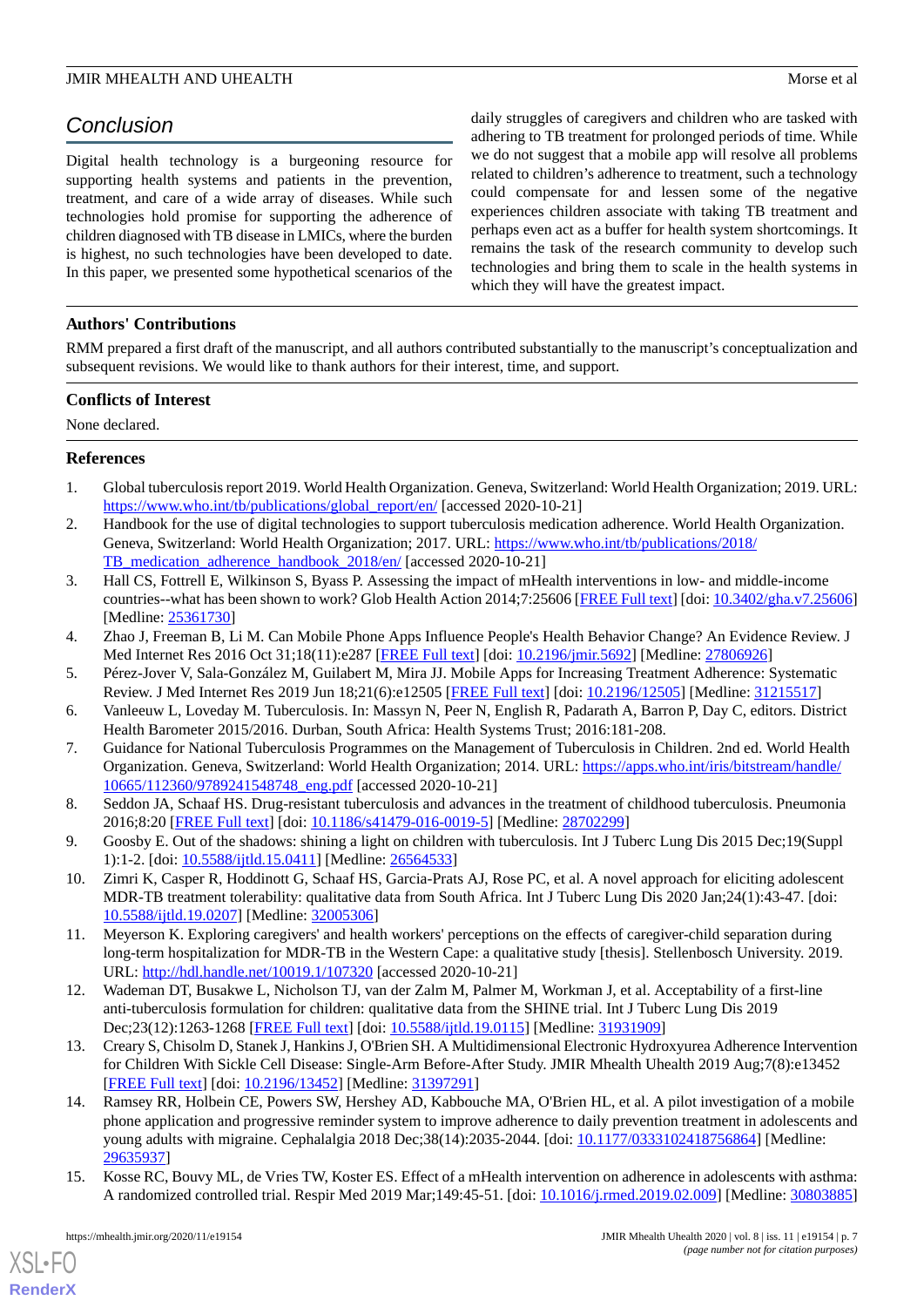### **JMIR MHEALTH AND UHEALTH** Morse et al.

- <span id="page-7-1"></span>16. Whiteley L, Brown L, Mena L, Craker L, Arnold T. Enhancing health among youth living with HIV using an iPhone game. AIDS Care 2018;30(Suppl 4):21-33 [[FREE Full text](http://europepmc.org/abstract/MED/30626196)] [doi: [10.1080/09540121.2018.1503224\]](http://dx.doi.org/10.1080/09540121.2018.1503224) [Medline: [30626196\]](http://www.ncbi.nlm.nih.gov/entrez/query.fcgi?cmd=Retrieve&db=PubMed&list_uids=30626196&dopt=Abstract)
- <span id="page-7-5"></span>17. Weisman O, Schonherz Y, Harel T, Efron M, Elazar M, Gothelf D. Testing the Efficacy of a Smartphone Application in Improving Medication Adherence, Among Children with ADHD. Isr J Psychiatry Relat Sci 2018;55(2):59-63 [[FREE Full](https://cdn.doctorsonly.co.il/2018/10/12_Testing-the-Efficacy-of.pdf) [text](https://cdn.doctorsonly.co.il/2018/10/12_Testing-the-Efficacy-of.pdf)] [Medline: [30368489](http://www.ncbi.nlm.nih.gov/entrez/query.fcgi?cmd=Retrieve&db=PubMed&list_uids=30368489&dopt=Abstract)]
- <span id="page-7-0"></span>18. Hightow-Weidman L, Muessig K, Knudtson K, Srivatsa M, Lawrence E, LeGrand S, et al. A Gamified Smartphone App to Support Engagement in Care and Medication Adherence for HIV-Positive Young Men Who Have Sex With Men (AllyQuest): Development and Pilot Study. JMIR Public Health Surveill 2018 Apr;4(2):e34 [[FREE Full text](http://publichealth.jmir.org/2018/2/e34/)] [doi: [10.2196/publichealth.8923\]](http://dx.doi.org/10.2196/publichealth.8923) [Medline: [29712626\]](http://www.ncbi.nlm.nih.gov/entrez/query.fcgi?cmd=Retrieve&db=PubMed&list_uids=29712626&dopt=Abstract)
- <span id="page-7-2"></span>19. LeGrand S, Muessig KE, Platt A, Soni K, Egger JR, Nwoko N, et al. Epic Allies, a Gamified Mobile Phone App to Improve Engagement in Care, Antiretroviral Uptake, and Adherence Among Young Men Who Have Sex With Men and Young Transgender Women Who Have Sex With Men: Protocol for a Randomized Controlled Trial. JMIR Res Protoc 2018 Apr;7(4):e94 [[FREE Full text\]](http://www.researchprotocols.org/2018/4/e94/) [doi: [10.2196/resprot.8811\]](http://dx.doi.org/10.2196/resprot.8811) [Medline: [29622527\]](http://www.ncbi.nlm.nih.gov/entrez/query.fcgi?cmd=Retrieve&db=PubMed&list_uids=29622527&dopt=Abstract)
- <span id="page-7-3"></span>20. DiStefano MJ, Schmidt H. mHealth for Tuberculosis Treatment Adherence: A Framework to Guide Ethical Planning, Implementation, and Evaluation. Glob Health Sci Pract 2016 Jun;4(2):211-221. [doi: [10.9745/GHSP-D-16-00018\]](http://dx.doi.org/10.9745/GHSP-D-16-00018) [Medline: [27353615](http://www.ncbi.nlm.nih.gov/entrez/query.fcgi?cmd=Retrieve&db=PubMed&list_uids=27353615&dopt=Abstract)]
- <span id="page-7-4"></span>21. Hirsch-Moverman Y, Daftary A, Yuengling KA, Saito S, Ntoane M, Frederix K, et al. Using mHealth for HIV/TB Treatment Support in Lesotho: Enhancing Patient-Provider Communication in the START Study. J Acquir Immune Defic Syndr 2017 Jan;74(Suppl 1):S37-S43 [\[FREE Full text\]](http://europepmc.org/abstract/MED/27930610) [doi: [10.1097/QAI.0000000000001202](http://dx.doi.org/10.1097/QAI.0000000000001202)] [Medline: [27930610](http://www.ncbi.nlm.nih.gov/entrez/query.fcgi?cmd=Retrieve&db=PubMed&list_uids=27930610&dopt=Abstract)]
- <span id="page-7-6"></span>22. Lester R, Park JJ, Bolten LM, Enjetti A, Johnston JC, Schwartzman K, et al. Mobile phone short message service for adherence support and care of patients with tuberculosis infection: Evidence and opportunity. J Clin Tuberc Other Mycobact Dis 2019 Aug;16:100108 [\[FREE Full text](https://linkinghub.elsevier.com/retrieve/pii/S2405-5794(18)30041-X)] [doi: [10.1016/j.jctube.2019.100108\]](http://dx.doi.org/10.1016/j.jctube.2019.100108) [Medline: [31720432](http://www.ncbi.nlm.nih.gov/entrez/query.fcgi?cmd=Retrieve&db=PubMed&list_uids=31720432&dopt=Abstract)]
- <span id="page-7-8"></span><span id="page-7-7"></span>23. Curtis K, Lebedev A, Aguirre E, Lobitz S. A Medication Adherence App for Children With Sickle Cell Disease: Qualitative Study. JMIR Mhealth Uhealth 2019 Jun;7(6):e8130 [\[FREE Full text\]](https://mhealth.jmir.org/2019/6/e8130/) [doi: [10.2196/mhealth.8130](http://dx.doi.org/10.2196/mhealth.8130)] [Medline: [31215518\]](http://www.ncbi.nlm.nih.gov/entrez/query.fcgi?cmd=Retrieve&db=PubMed&list_uids=31215518&dopt=Abstract)
- <span id="page-7-9"></span>24. Ahmed I, Ahmad NS, Ali S, Ali S, George A, Saleem DH, et al. Medication Adherence Apps: Review and Content Analysis. JMIR Mhealth Uhealth 2018 Mar;6(3):e62 [\[FREE Full text\]](http://mhealth.jmir.org/2018/3/e62/) [doi: [10.2196/mhealth.6432](http://dx.doi.org/10.2196/mhealth.6432)] [Medline: [29549075\]](http://www.ncbi.nlm.nih.gov/entrez/query.fcgi?cmd=Retrieve&db=PubMed&list_uids=29549075&dopt=Abstract)
- <span id="page-7-10"></span>25. Abraham C, Sheeran P. The health belief model. In: Conner M, Norman P, editors. Predicting health behaviour: research and practice with social cognition models. 2nd ed. New York, NY: Open University Press; 2005:28-80.
- <span id="page-7-11"></span>26. Ajzen I. Models of human social behavior and their application to health psychology. Psychology and Health 1998 Jul;13(4):735-739 [[FREE Full text\]](https://doi.org/10.1080/08870449808407426) [doi: [10.1080/08870449808407426](http://dx.doi.org/10.1080/08870449808407426)]
- <span id="page-7-12"></span>27. Skinner BF. Science and human behavior. New York, NY: Macmillan; 1953.
- <span id="page-7-13"></span>28. Carpenter CJ. A meta-analysis of the effectiveness of health belief model variables in predicting behavior. Health Commun 2010 Dec;25(8):661-669. [doi: [10.1080/10410236.2010.521906](http://dx.doi.org/10.1080/10410236.2010.521906)] [Medline: [21153982](http://www.ncbi.nlm.nih.gov/entrez/query.fcgi?cmd=Retrieve&db=PubMed&list_uids=21153982&dopt=Abstract)]
- 29. Morris JB, Tisi DA, Tan DCT, Worthington JH. Development and Palatability Assessment of Norvir® (Ritonavir) 100 mg Powder for Pediatric Population. Int J Mol Sci 2019 Apr 06;20(7):1718 [[FREE Full text](https://www.mdpi.com/resolver?pii=ijms20071718)] [doi: [10.3390/ijms20071718](http://dx.doi.org/10.3390/ijms20071718)] [Medline: [30959935](http://www.ncbi.nlm.nih.gov/entrez/query.fcgi?cmd=Retrieve&db=PubMed&list_uids=30959935&dopt=Abstract)]
- <span id="page-7-14"></span>30. Demonceau J, Ruppar T, Kristanto P, Hughes DA, Fargher E, Kardas P, et al. Identification and assessment of adherence-enhancing interventions in studies assessing medication adherence through electronically compiled drug dosing histories: a systematic literature review and meta-analysis. Drugs 2013 May;73(6):545-562. [doi: [10.1007/s40265-013-0041-3\]](http://dx.doi.org/10.1007/s40265-013-0041-3) [Medline: [23588595](http://www.ncbi.nlm.nih.gov/entrez/query.fcgi?cmd=Retrieve&db=PubMed&list_uids=23588595&dopt=Abstract)]
- <span id="page-7-16"></span><span id="page-7-15"></span>31. Naidoo P, Simbayi L, Labadarios D, Ntsepe Y, Bikitsha N, Khan G, et al. Predictors of knowledge about tuberculosis: results from SANHANES I, a national, cross-sectional household survey in South Africa. BMC Public Health 2016 Mar;16:276 [[FREE Full text\]](https://bmcpublichealth.biomedcentral.com/articles/10.1186/s12889-016-2951-y) [doi: [10.1186/s12889-016-2951-y](http://dx.doi.org/10.1186/s12889-016-2951-y)] [Medline: [26987759](http://www.ncbi.nlm.nih.gov/entrez/query.fcgi?cmd=Retrieve&db=PubMed&list_uids=26987759&dopt=Abstract)]
- <span id="page-7-17"></span>32. Cramm JM, Finkenflügel HJM, Møller V, Nieboer AP. TB treatment initiation and adherence in a South African community influenced more by perceptions than by knowledge of tuberculosis. BMC Public Health 2010 Feb;10:72 [[FREE Full text](https://bmcpublichealth.biomedcentral.com/articles/10.1186/1471-2458-10-72)] [doi: [10.1186/1471-2458-10-72](http://dx.doi.org/10.1186/1471-2458-10-72)] [Medline: [20163702\]](http://www.ncbi.nlm.nih.gov/entrez/query.fcgi?cmd=Retrieve&db=PubMed&list_uids=20163702&dopt=Abstract)
- <span id="page-7-18"></span>33. Kato PM, Cole SW, Bradlyn AS, Pollock BH. A video game improves behavioral outcomes in adolescents and young adults with cancer: a randomized trial. Pediatrics 2008 Aug;122(2):e305-e317. [doi: [10.1542/peds.2007-3134](http://dx.doi.org/10.1542/peds.2007-3134)] [Medline: [18676516](http://www.ncbi.nlm.nih.gov/entrez/query.fcgi?cmd=Retrieve&db=PubMed&list_uids=18676516&dopt=Abstract)]
- <span id="page-7-19"></span>34. Brown SJ, Lieberman DA, Germeny BA, Fan YC, Wilson DM, Pasta DJ. Educational video game for juvenile diabetes: results of a controlled trial. Med Inform (Lond) 1997;22(1):77-89. [Medline: [9183781\]](http://www.ncbi.nlm.nih.gov/entrez/query.fcgi?cmd=Retrieve&db=PubMed&list_uids=9183781&dopt=Abstract)
- 35. Story A, Aldridge RW, Smith CM, Garber E, Hall J, Ferenando G, et al. Smartphone-enabled video-observed versus directly observed treatment for tuberculosis: a multicentre, analyst-blinded, randomised, controlled superiority trial. Lancet 2019 Mar;393(10177):1216-1224 [[FREE Full text\]](https://linkinghub.elsevier.com/retrieve/pii/S0140-6736(18)32993-3) [doi: [10.1016/S0140-6736\(18\)32993-3](http://dx.doi.org/10.1016/S0140-6736(18)32993-3)] [Medline: [30799062](http://www.ncbi.nlm.nih.gov/entrez/query.fcgi?cmd=Retrieve&db=PubMed&list_uids=30799062&dopt=Abstract)]
- 36. Nsengiyumva NP, Mappin-Kasirer B, Oxlade O, Bastos M, Trajman A, Falzon D, et al. Evaluating the potential costs and impact of digital health technologies for tuberculosis treatment support. Eur Respir J 2018 Nov;52(5):1801363. [doi: [10.1183/13993003.01363-2018\]](http://dx.doi.org/10.1183/13993003.01363-2018) [Medline: [30166325](http://www.ncbi.nlm.nih.gov/entrez/query.fcgi?cmd=Retrieve&db=PubMed&list_uids=30166325&dopt=Abstract)]

[XSL](http://www.w3.org/Style/XSL)•FO **[RenderX](http://www.renderx.com/)**